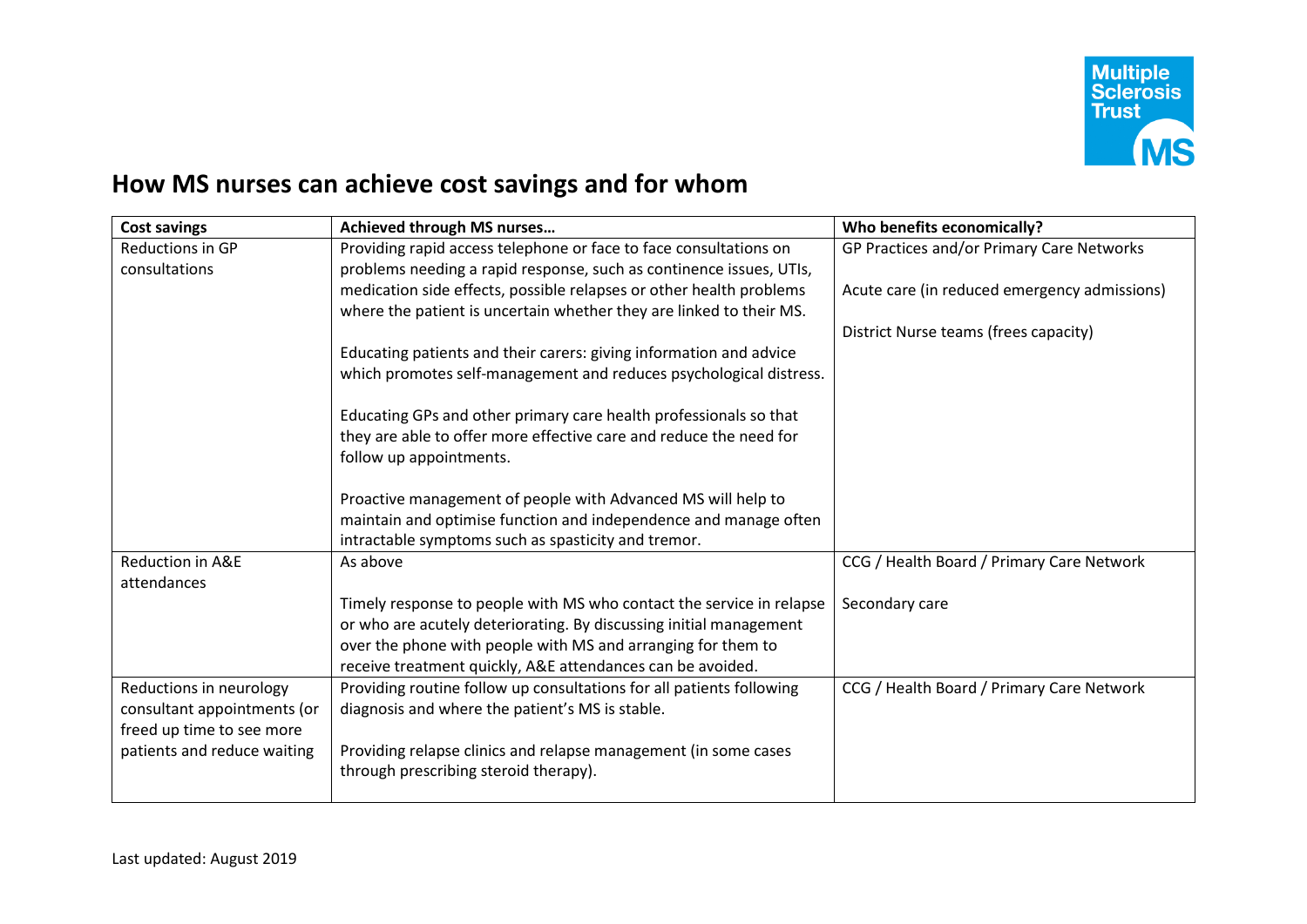|                                                                                                 | Undertaking routine medication monitoring including regular testing<br>and side effect management.                                                                                                                                                                                                                                      |                                                                                                                         |
|-------------------------------------------------------------------------------------------------|-----------------------------------------------------------------------------------------------------------------------------------------------------------------------------------------------------------------------------------------------------------------------------------------------------------------------------------------|-------------------------------------------------------------------------------------------------------------------------|
| More effective use of<br>disease-modifying drugs:<br>more appropriate<br>prescribing, increased | Providing information and promoting shared decision making at the<br>point of prescription, both of which will lead to patients making more<br>informed decisions and promote adherence.                                                                                                                                                | CCG / Health Board / Primary Care Network: if<br>the net result prescribing: otherwise this is a<br>health cost saving. |
| adherence and reduced side<br>effects                                                           | Training patients in managing their medications, again promoting<br>adherence.                                                                                                                                                                                                                                                          |                                                                                                                         |
|                                                                                                 | Effective monitoring of people with MS taking DMDs reduces the risks<br>of any side effects - some of which can be very serious with a risk of<br>long term increased morbidity and death.                                                                                                                                              |                                                                                                                         |
|                                                                                                 | Monitoring and altering medication appropriately (and<br>recommending cessation of treatment if it is not benefiting the<br>patient).                                                                                                                                                                                                   |                                                                                                                         |
| Reductions in emergency<br>admissions                                                           | Responding to patients with symptoms of relapse or other crises<br>before they present to A&E.                                                                                                                                                                                                                                          | CCG / Health Board / Primary Care Network                                                                               |
|                                                                                                 | Offering home-based / oral steroid treatment for relapses;                                                                                                                                                                                                                                                                              | Acute sector (resources better utilised)                                                                                |
|                                                                                                 | Seeing patients in A&E and working out a care plan to prevent<br>admission.                                                                                                                                                                                                                                                             |                                                                                                                         |
|                                                                                                 | Undertaking home visits to ensure those people with MS who are<br>physically unable to access clinics still have access to specialist advice<br>and support. This group of people are often the most vulnerable to<br>falls and infections and most likely to require unscheduled care if not<br>receiving proactive, specialist input. |                                                                                                                         |
|                                                                                                 | Co-ordinating multi-disciplinary care: ensuring patients have access<br>to neuro-rehab, psychological support and specialist help and thereby<br>reducing the likelihood of crisis.                                                                                                                                                     |                                                                                                                         |